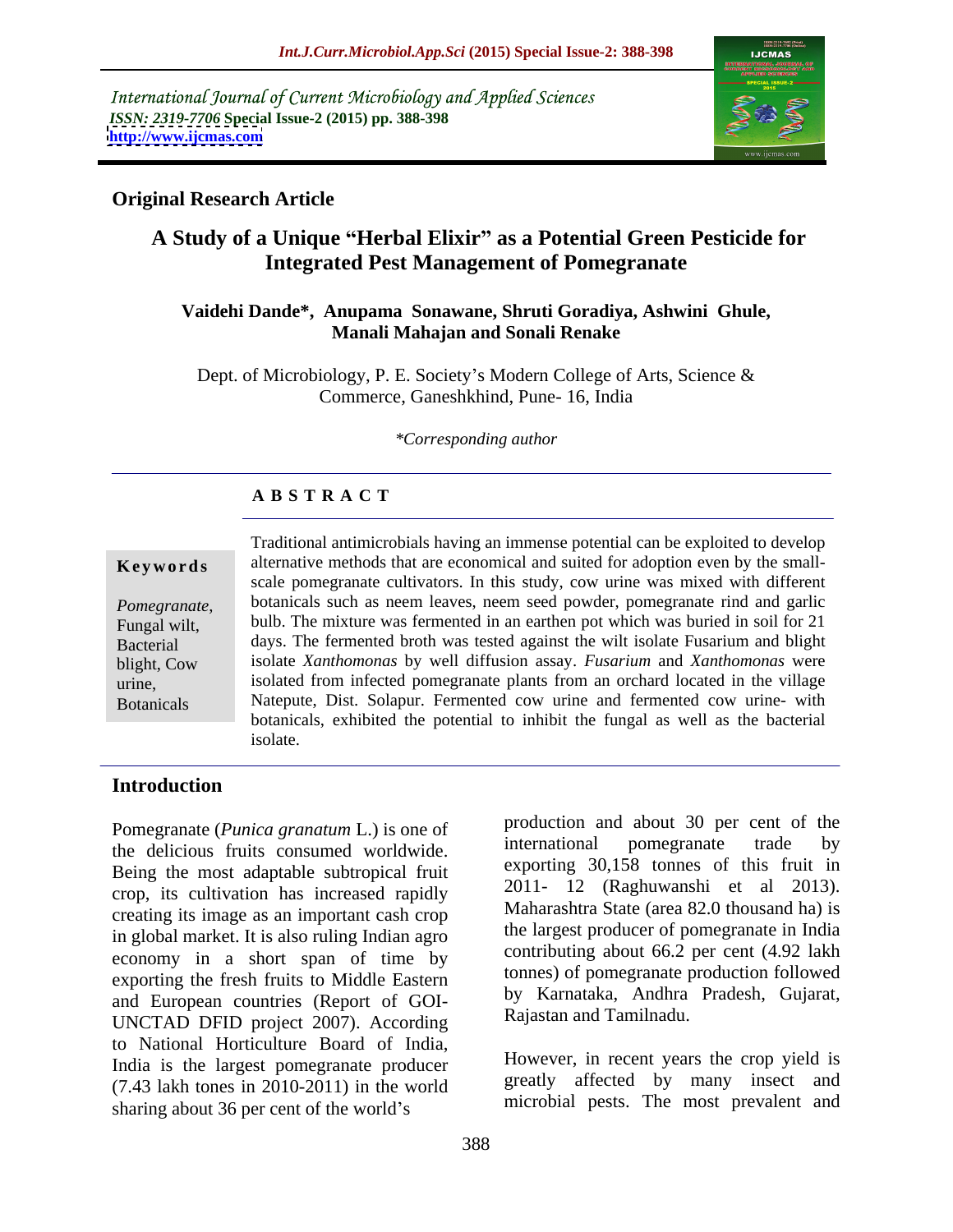dreadful ones observed during the surveys hydroxide (0.3%), bromopol (500ppm) and are bacterial blight by *Xanthomonas* antibiotic Streptocycline (250ppm) alone or *axonopodis pv punicae* (up to 100.0% severity in some orchards) and pomegranate wilt complex by *Fusarium spp* (70.0% *axonopodis pv. punicae*, first reported by Hingorani and Mehta in 1952, was of minor plot in Bangalore, resulting in 60-80 per cent *et al.,* 2004). All the commercial grown cultivars are susceptible to this disease. The seen when immature, which turn to deep disruption to agro-ecosystems and together and form irregular lesions, as a

Pomegranate wilt is a destructive disease caused by the soil – borne fungi *Fusarium* restrict microbial pests and insects. Cow *oxysporum* or *Ceratocystis fimbriata*. urine distillates of botanicals were found some branches, followed by drooping and drying of leaves leading to sudden wilting of (Gaigole *et al.,* 2011).

The current pest management of blight<br>includes the use of antibiotic Streptocycline oxychloride (0.3%) which alone have Bordeaux mixture (1%), captan (0.25%), Copper oxychloride (0.3%), Copper

in combinations have been suggested (Raghuwanshi *et al.,* 2013).

severity). Bacterial blight caused by *X.*  But multiple applications and inappropriate importance until 1991, when it appeared in resistance among all the cultivars being epidemic proportion at IIHR Experimental used. Being toxic, chemical pesticides also yield losses (Chand and Kishun, 1991). The because of high Minimum Residual Levels disease was observed throughout the year on (MRLs) the fruits are graded as low quality pomegranate trees in Western Maharashtra by regulatory authorities and farmers suffer particularly from Solapur district (Dhandar heavy losses (Report of GOI-UNCTAD disease affects all the above ground plant recommended Integrated Pest Management parts but it is more destructive when fruits (IPM) which emphasizes the growth of a are infected. The symptoms on fruits are healthy crop with the least possible brown or black spots which coalesce encourages natural pest control mechanisms, result of which, skin of the fruit become to the emergence of botanicals and bio rough which split opens with 'L'/'Y' shaped pesticides as viable alternatives endowed cracks at final stages. with potential bactericidal, fungicidal and *oxysporum* or *Ceratocystis fimbriata*. urine distillates of botanicals were found<br>Affected plants show yellowing of leaves in more inhibitory to pathogens than cow urine the plant. There is formation of nodules on odoured neem leaves in cow urine in an roots and brown discoloration in the stem. earthen pot and spray to control plant The entire tree dies in few months or a year pathogen, pests and insects (Murugan *et al.,* doses of these pesticides would responsible for the development of pose a threat to the environment. Also DFID project, 2007). Hence Indian Agriculture Research Institute has disruption to agro-ecosystems and which also ensures low MRLS. This has led viridical properties. Similarly, traditional antimicrobials like dung and urine of cattle restrict microbial pests and insects. Cow urine distillates of botanicals were found more inhibitory to pathogens than cow urine distillate alone. In rural areas the small scale farmers soak bitter tasted and obnoxiously 2012).

includes the use of antibiotic Streptocycline antimicrobial potential. The present study (100ppm) and of wilt disease with copper was carried out to scientifically validate the proved to be ineffective in field. Hence botanicals including pomegranate rind for multiple applications of chemicals like the management of pomegranate microbial Pomegranate rind is known to have use of fermented cow urine with various pests.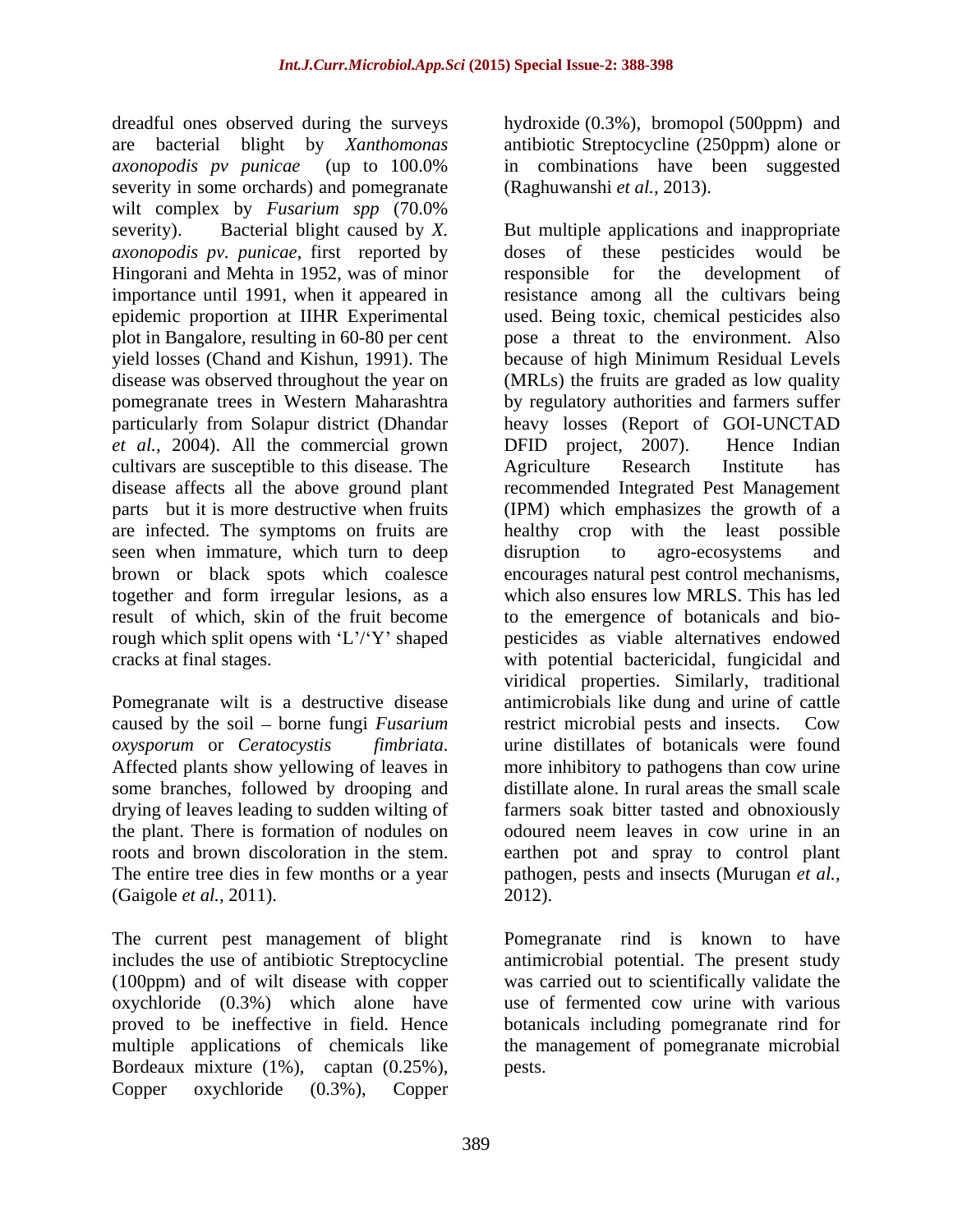Infected samples of pomegranate plants i.e. fruits with small, oily, black spots, roots fungal pathogen was identified as *Fusarium* with infective nodules and brown spp. discoloured, infected stems were collected from the orchard in village Natepute, Dist. Solapur of Maharashtra, India. All the samples were transported to laboratory Allium sativum (Garlic) bulbs, *Punica*  within 18h. *granatum* (pomegranate) fruits, *Azadirachta* 

## **Isolation and identification of oily spot disease causing bacterial pathogen** (Neem) leaves were collected from Pashan

Younger portions of spots were cut using sterile razor blade and were surface Dried *A. indica* seeds, fresh *A. indica* leaves sterilized by dipping in 0.1% mercuric and peeled, A. sativum bulbs were crushed chloride. The cut portions were immediately using surface sterilized mortar and pastel. rinsed in sterile distilled water repeatedly Rind of fresh *P. granatum* (pomegranate) and minced finely in sterile water in a fruits was minced finely using sharp razor petridish. This suspension was streaked on sterile malt extract glucose yeast extract peptone (MGYP) medium and incubated for 48 h at 30°C.Characteristic yellow, mucoid colonies were further streaked on selective SX agar medium. Purple centered colonies leaves 100g, crushed garlic cloves 200g, surrounded by clear zone of starch minced pomegranate rind 200g, and neem hydrolysis on SX agar were selected. After seed powder 146g were separately mixed studying Gram character and motility, the with 600 ml Cow urine collected from a isolates were subjected to Xanthomonadin single cow and was mixed in earthen pots. isolates were subjected to Xanthomonadin single cow and was mixed in earthen pots. extraction. (The Laboratory Guide for the Only cow urine 600ml was also fermented Identification of Phytopathogenic Bacteria, in a separate earthen pot. All the earthen 3rd edition.) The extracted residue was pots were buried in soil for 21 days. After subjected to TLC and spectroscopic analysis every 7 days intervals, 15 ml broth was by the method of Starr and Stephens (1964). collected for 21 days for phytochemical<br>The isolated bacterial pathogen was analysis. After 21 days, fermented broths

## **Isolation and identification of** activity by well diffusion method. **pomegranate wilt pathogen**

Infected root and stem samples were cut into the plates were incubated at 30°C and fermented cow urine were condensed at

**Materials and Methods**  observed everyday for fungal growth. **Collection of samples infected stem showed white, fluffy, cottony** Inoculated brown discoloured bits from growth which was purified and identified by using slide culture technique. The isolated spp.

### **Selection of botanicals**

*indica* (Neem) dried seeds were obtained from local market. *Azadirachta indica* (Neem) leaves were collected from Pashan in Pune.

and peeled, *A. sativum* bulbs were crushed blade.

## **Fermentation of botanicals in Cow urine**

identified as *Xanthomonas* spp. were filtered through sterile muslin cloth Different botanicals i.e. crushed fresh neem with 600 ml Cow urine collected from a collected for 21 days for phytochemical analysis. After 21 days, fermented broths and were tested for their antimicrobial

## **Condensation of fermented Cow urine**

small pieces and inoculated in sterile potato After 21 days, all the fermented broths of dextrose agar medium (PDA, Himedia). All cow urine with different botanicals and only fermented cow urine were condensed at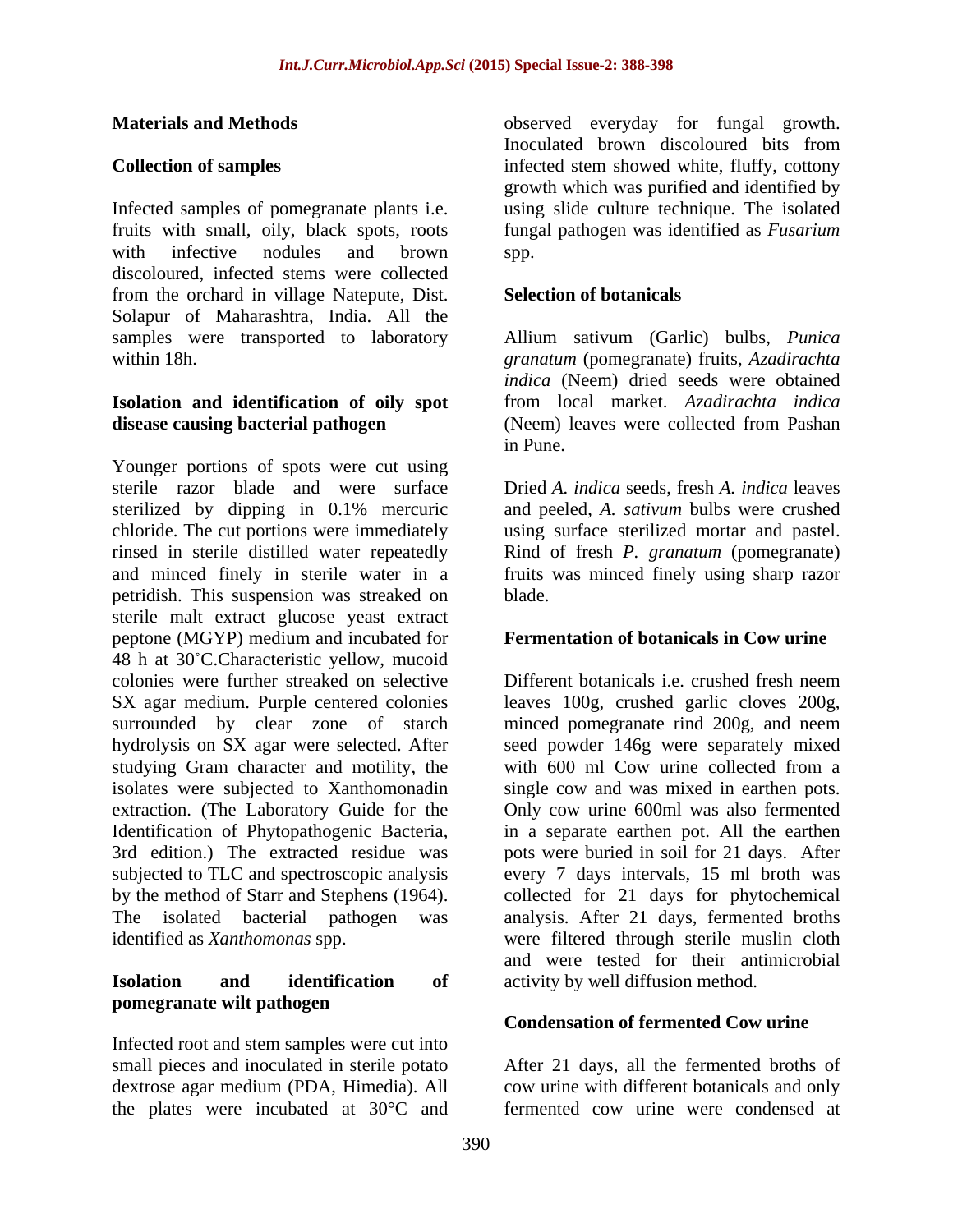Antimicrobial activity of fermented broths of cow urine with different botanicals, and condensed cow urine extracts was assayed using the well diffusion method. 0.1 ml of 18 to 24 h old culture of *Xanthomonas* having O.D. of 0.15 at 600nm was spread on infected pomegranate fruits was identified as sterile nutrient agar medium with sterile Xanthomonas based on standard swab. 0.1 ml *Fusarium* spore suspension morphological, biochemical screening and prepared in saline with tween 80 was spread by characterization of unique on sterile potato dextrose agar by using sterile swab. 30 µl of fermented broths were pathogen isolated from the discolored brown added in the well and incubated at 4°C for stem of pomegranate was identified as 15 min and then at 30ºC for 48 h. *Fusarium* on the basis of morphological Streptocycline (100ppm) and Tin features observed in slide culture and 20(100ppm) were used as positive controls characteristic pink pigment production on for *Xanthomonas* and *Fusarium* respectively. Antimicrobial activity was assayed by measuring the diameter of the

Preliminary phytochemical analysis of all pomegranate rind (FCU+PR) and the fermented broths was performed as per streptocycline inhibited Xanthomonas

using silica gel column. 0.5g of dry crude effective (17mm and 14mm). Upon extract was packed in the column made up of silica gel (Silica Gel 60-120 Mesh, acetate, methanol, ethanol and water were 15th day by FCU and reduced substantially

40ºC in hot air oven till the one tenth used in different proportion in the order of volume was obtained. All the condensed increasing polarity. All solvents were fermented broths were tested for their evaporated in water bath; residue was antimicrobial activity by well diffusion dissolved in 1ml dimethyl sulfoxide and the method. antimicrobial activity of the fraction was Antimicrobial assay **antimicrobial assay** *Antimicrobial assay Antimicrobial assay Antimicrobial assay**Antimicrobial assay**Antimicrobial assay**Antimicrobial assay**Antimicrobial assay**Antimicrobial assay* checked by the standard method. The methanol fraction exhibited maximum antimicrobial activity. Hence this fraction was subjected to FT-IR spectral analysis.

# **Results and Discussion**

The bacterial pathogen isolated from *Xanthomonas* based on standard by characterization of unique xanthomonadin pigment. The fungal potato dextrose agar.

inhibition zone formed around the well antimicrobial potential on 15th and 21st day. using Hi-media standard scale. On 15th day of fermentation, fermented cow **Phytochemical analysis**  fermented cow urine with neem seeds the standard method (Harborne 1984). equally (13 mm) followed by fermented cow **Separation of active compounds** and fermented cow urine alone Fermented broth of cow urine with reduction in the inhibition potential of pomegranate rind which demonstrated FCU+PR, FCU+GC and FCU (10mm, maximum antimicrobial activity was 10mm and 9mm respectively) whereas subjected to standard separation procedure FCU+NL and FCU+NS proved to be more Lobachemie). Hexane, chloroform, ethyl (14mm and 15mm) but retained as that of All the fermented broths exhibited urine with neem leaves (FCU+NL), (FCU+NS), fermented cow urine with pomegranate rind (FCU+PR) and streptocycline inhibited *Xanthomonas* urine with garlic cloves (FCU+GC) (12mm) and fermented cow urine alone (FCU)(11mm). On 21st day there was slight effective (17mm and 14mm). Upon condensation the anti *Xanthomonas* potential was enhanced in FCU+PR and FCU+NS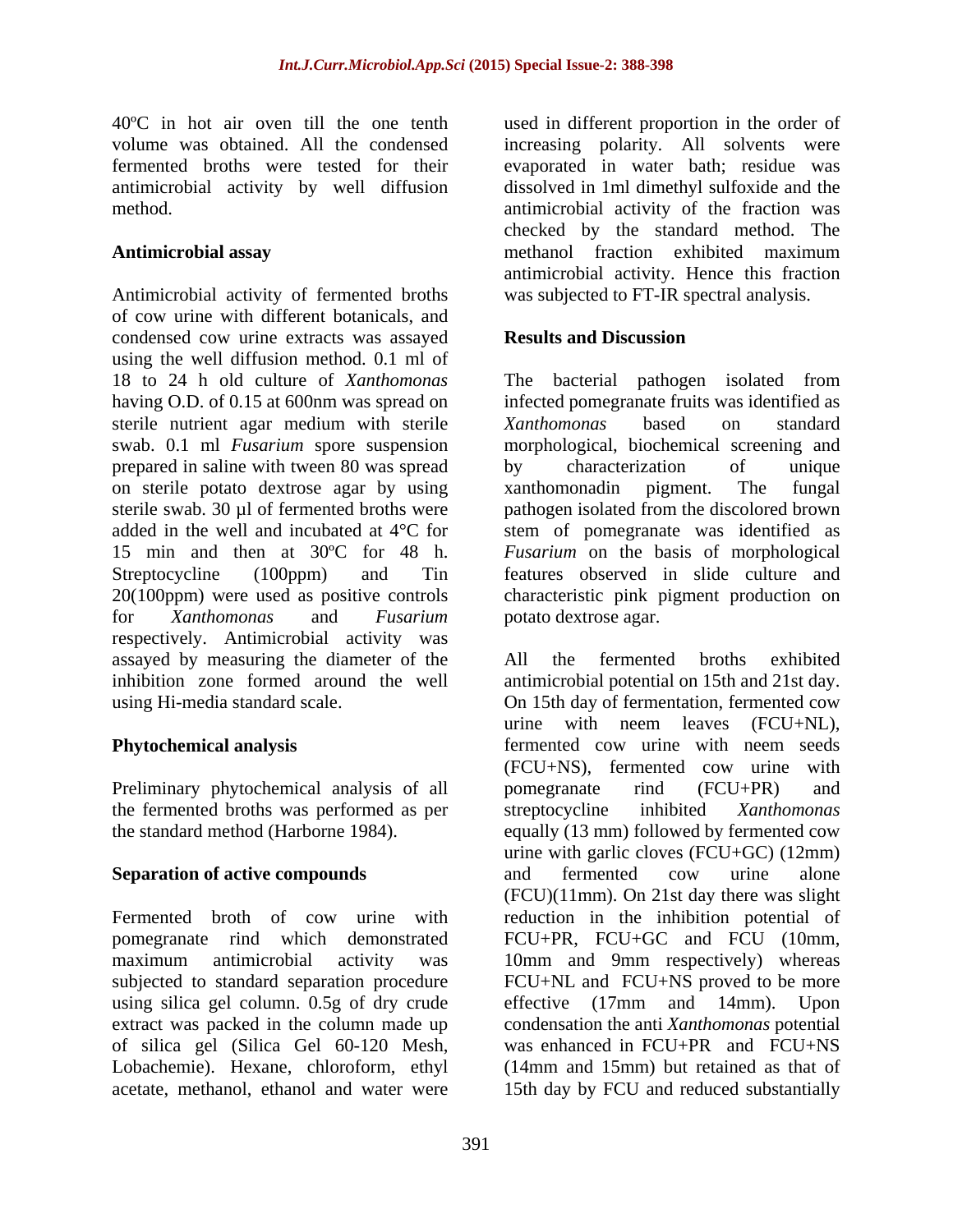in FCU+NL and FCU+GC (7mm and assigned to C=O vibrational stretching

Preliminary phytochemical analysis was performed for FCU+NL, FCU+NS, H was observed at 849 cm<sup>-1</sup> indicating flavanoids and proteins were present in all and  $608 \text{ cm}^{-1}$  (Figure 4). the broths throughout the fermentation process. FCU+PR showed presence of In the FTIR spectrum of methanol fraction

anti *Xanthomonas* as well as anti *Fusarium* 30mm respectively. Hexane and water

In the FTIR spectrum of methanol fraction -1 is due to N-H and O-H stretching (Figure 5) The FCU+PR broth is a group. The frequencies at  $1721 \text{ cm}^{-1}$  can be

10mm). (Figure 1) indicating aliphatic acids, while at 1597 cm FCU+PR had the highest anti *Fusarium* for the C=C and N-H group indicating potential (30mm) on 15th day as well as presence of aromatic compounds and after condensation amongst all other primary amines. The presence of a small fermented broths and Tin 20. The lowest stretching vibration at  $1452 \text{ cm}^{-1}$  may be due anti *Fusarium* activity was demonstrated by  $\qquad \qquad$  to C=C phenyl groups and at 1257 cm<sup>-1</sup> FCU+GC (10mm) which diminished upon maybe due to C-N symmetric and C-O-C condensation. FCU alone had consistent asymmetric stretching and O-H out of plane activity throughout the process and after bending. At  $1118 \text{ cm}^{-1}$  strong streching of Ccondensation (15mm) (Figure2). N is observed followed by a very sharp peak FCU+GC and FCU+PR on 0, 7th, 14th & primary amine whereas broad stretch of 21st day. Secondary metabolites like acetylenes and esters are observed at 633 1990 - Andrew March 1990<br>1990 - Andrew March 1990 <sup>1</sup>, strong stretching vibrations were observed  $^{-1}$  may be due -1 at  $1020 \text{ cm}^{-1}$  indicating stretching of indicating stretching of carbonyl group. Out of plane bending of N- H was observed at  $849 \text{ cm}^{-1}$  indicating  $^{-1}$  indicating indicating and  $608 \text{ cm}^{-1}$  (Figure 4).

phenols and tannins, FCU+NL, FCU+NS, of FCU, the stretching vibration at 3420cm<sup>-1</sup> FCU+GC contained alkaloids and can be assigned to N-H vibration and intra glycosides (Table 1). molecularly H-bonded O- H group. The All the solvent fractions of  $FCU+PR$  and of  $C=O$  of acids, 2916 cm<sup>-1</sup> indicates the FCU i.e. hexane, chloroform, ethyl acetate, asymmetrical stretching in methyl group, at methanol, ethanol and water collected by  $1659 \text{ cm}^{-1}$  stretching is due to presence of silica gel separation were subjected to check  $C=N$  group  $C=C$  group. Secondary amines their antimicrobial potential. Methanol are indicated at 1572 cm<sup>-1</sup> due to N-H extract of FCU+PR exhibited the highest starching. A sharp and intense band at 1430 activity with zones of inhibition of 10mm  $\&$  indicating ammonium salts. At 1313 cm<sup>-1</sup> extract could inhibit *Fusarium* equivalent to amine. At 1019 cm<sup>-1</sup> a sharp, intense peak methanol extract whereas no activity was due to stretching of carbonyl group found against *Xanthomonas*. Chloroform, indicating aromatic benzene with a shoulder ethyl acetate and methanol fractions of only  $\qquad$  peak of aromatic methane at 950 cm<sup>-1</sup>. A FCU could inhibit *Xanthomonas* alone. Sharp peak at 699 cm<sup>-1</sup> is due to C-H out of (Figure 3) plane bending of aromatic methane. The of FCU+PR, a broad absorption at 3338 cm  $cm^{-1}$  is due to polychloro compounds. frequency. At 2943 and 2832 cm<sup>-1</sup> the concentrated mixture of nondegraded <sup>-1</sup> the concentrated mixture of nondegraded stretching vibrations were due to methoxy products from cow urine and pomegranate <sup>-1</sup> can be rind i.e. urea, creatinine, uric acid and and 608 cm<sup>-1</sup> (Figure 4).<br>In the FTIR spectrum of methanol fraction -1 small peak at 2999  $cm^{-1}$  is due to stretching is due to stretching  $^{-1}$  indicates the indicates the  $^{-1}$  due to N H due to N-H and  $1408$  cm<sup>-1</sup> is due to N-H stretching is due to N-H stretching -1 streching in C-N corresponds to primary a sharp, intense peak  $-1$   $\Lambda$ . A is due to C-H out of small peak at  $664 \text{ cm}^{-1}$  is due to bending in is due to bending in O-N=O of nitrite ester. A broad peak at 561 (Figure 5) The FCU+PR broth is a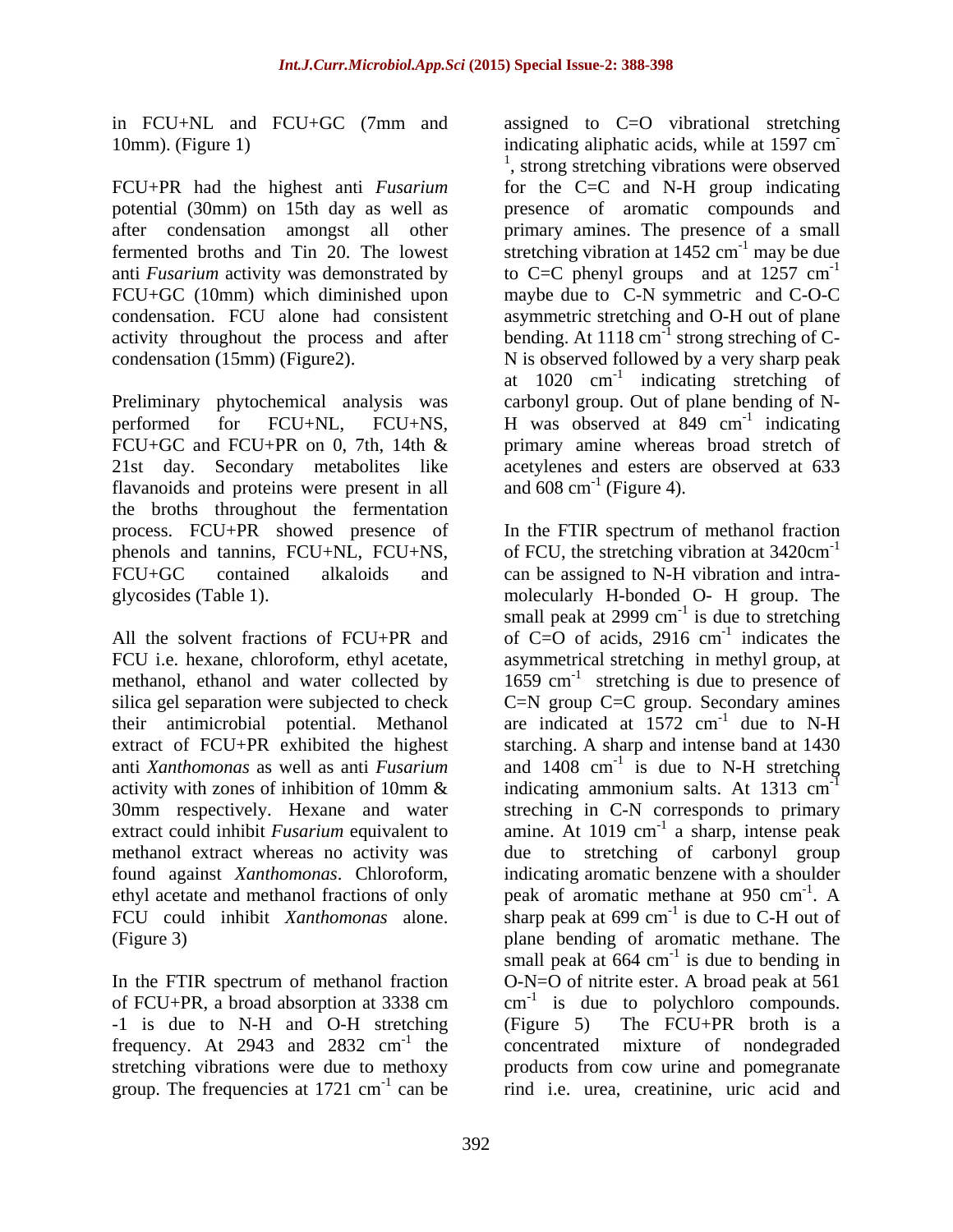flavonoids, tannins, phenols respectively and the degraded products like alcohols, benzoic acids, phenols, aliphatic acids and esters formed due to fermentation. The highest anti potential against bacterial blight pathogen, *Xanthomonas* and anti *Fusarium* activity of *Xanthomonas* as well as wilt causing fungus FCU+PR hence can be attributed to these *Fusarium* isolated from the infected plant fermented products. samples obtained from the same orchard in

Bacterial blight and wilt of pomegranate are the dreadful diseases which need the serious Polyphenols, flavonoids, condensed and attention so as to reduce the exorbitant hydrolysable tannins extracted from fruits, losses suffered by farmers. The IPM has vegetables, herbs and spices have been recommended use of sustainable and explored as potential agents for treating or environment friendly agronomic practices preventing a wide range of microbial like use of green pesticides and scientific infections. *Azadirachta indica* having active traditional methods of farming. One of these traditional practices is use of cow products nimbinin, nimbidin is proven traditional like buttermilk, dung and urine as insect botanical used in rural India to manage plant repellents and antifungals. The scientific pathogens. The results in this study are validation of these methods has been parallel confirming neem as the most reported in recent studies. Kumar *et al.* (2013) found all the animal products to be effective for management of fungalblight of moderate antimicrobial potential. Garlic urdbean through botanicals and animal (*Allium sativum*) is one of the oldest products, with highest reduction in disease vegetables used as a medicine having allicin severity by cow urine. The Pharmaceutical as its antibacterial principle which has also composition of cow urine states inhibited the growth of *Xanthomonas* and antimicrobial principles in cow urine are *Fusarium* upon condensation, urea, uric acid and creatinine. Another traditional practice in rural areas to control FCU+GC activity had reduced which may plant pathogens is spraying broth of botanicals in soaked in cow urine. Harender botanicals in soaked in cow urine. Harender sulfur compounds formed in fermentation. and Sharma (2013) have reported the bio efficacy of cow urine based bio formulations Pomegranate (*Punica granatum*) is an to control fungal pathogens. In this traditional method, the incubation of properties and considered as 'healing food' botanicals with cow urine is carried out by in various countries. The pomegranate peels keeping the earthen pot in the pit dug in soil which provides the ambient temperature for ephenolic compounds, including flavonoids the fermentation enhancing the extraction of (anthocyanins, catechins, quercetin, the bioactive principles (Murugan *et al.,* kaempferol and other complex flavonoids) 2012). In the present investigation, the and hydrolyzable tanning (punicalin, fermentation of cow urine with neem leaves, pedunculagin, punicalagin, gallic and ellagic neem seeds garlic cloves and pomegranate rind was carried out by the said traditional

method. All the fermented broths, i.e. FCU+NL, FCU+NS, FCU+GC, FCU+PR and only FCU exhibited antimicrobial Dist. Solapur.

vegetables, herbs and spices have been principles like Azadirachtin, nimbin, common antimicrobial botanical since FCU+NL and FCU+NS demonstrated the *Fusarium* upon condensation,

be due to unstable nature of allicin and other

ancient fruit known for its several medicinal are characterized by substantial amounts of (anthocyanins, catechins, quercetin, and hydrolyzable tannins (punicalin, acid).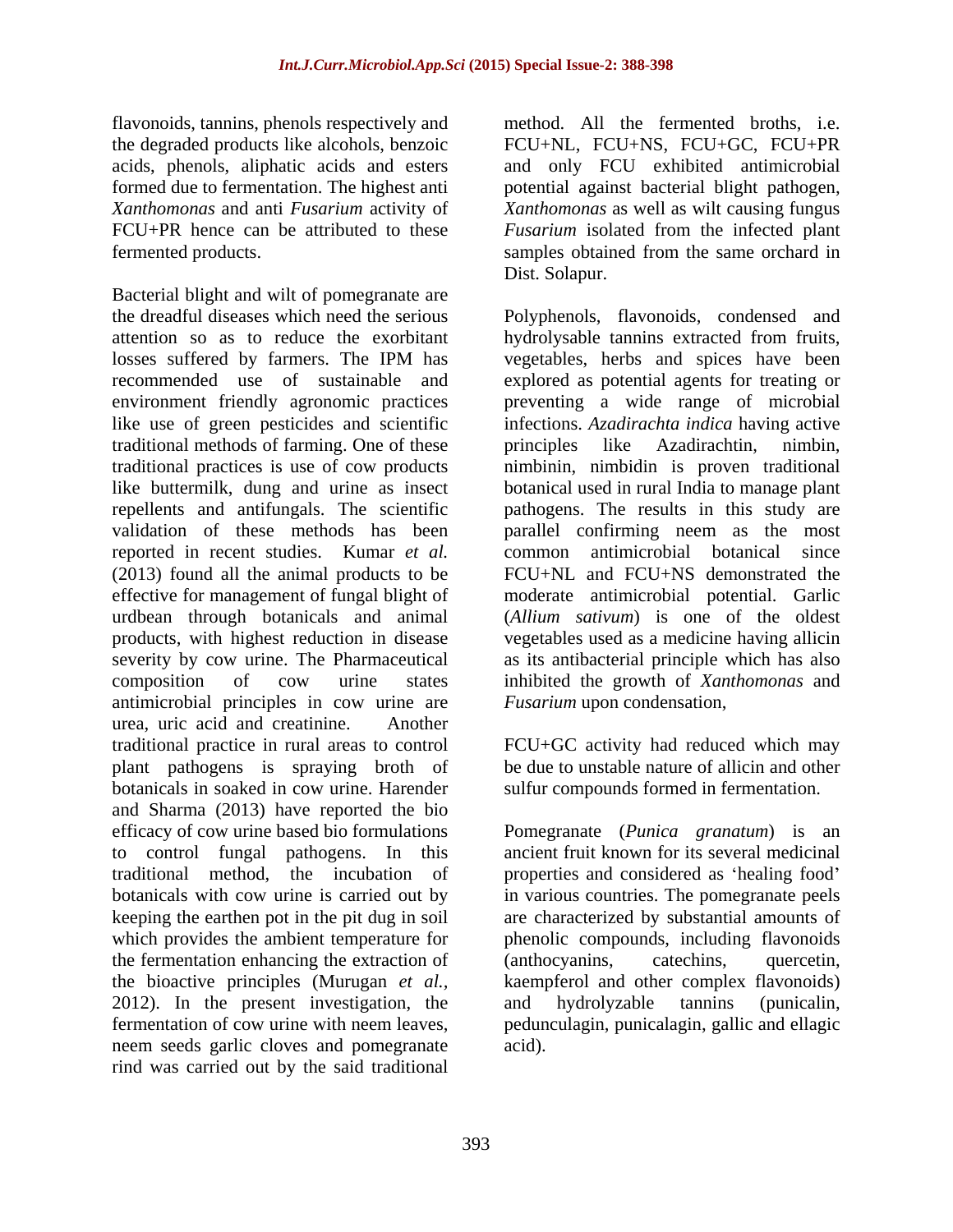**Figure.1** Antimicrobial activity of fermented cow urine broths on 15th, 21st day and after condensation on *Xanthomonas*



**Figure.2** Antimicrobial activity of fermented cow urine broths on 15th, 21st day and after condensation on *Fusarium*

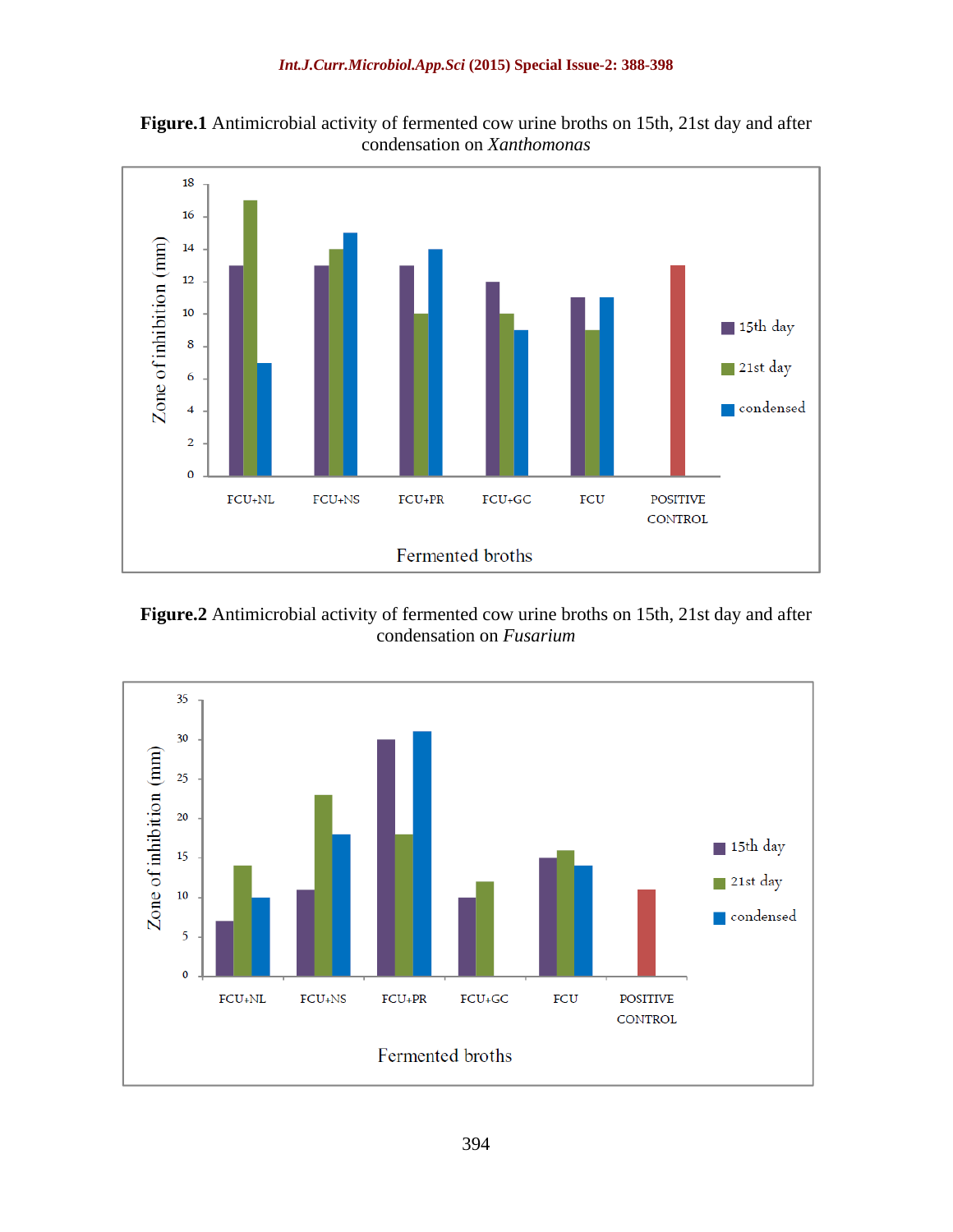



**Figure.4** FT-IR spectrum of methanol: ethanol (96:4) fraction of FCU+PR



3333.19 71.86 2943.91 81.86 2832.63 85.58 1721.81 87.44 1597.16 80.00 1452.02 83.72 1379.82 83.10 1257.44 83.00 1118.52 90.00 1020.91 47.52 849.33 95.58 633.73 74.96 608.76 74.34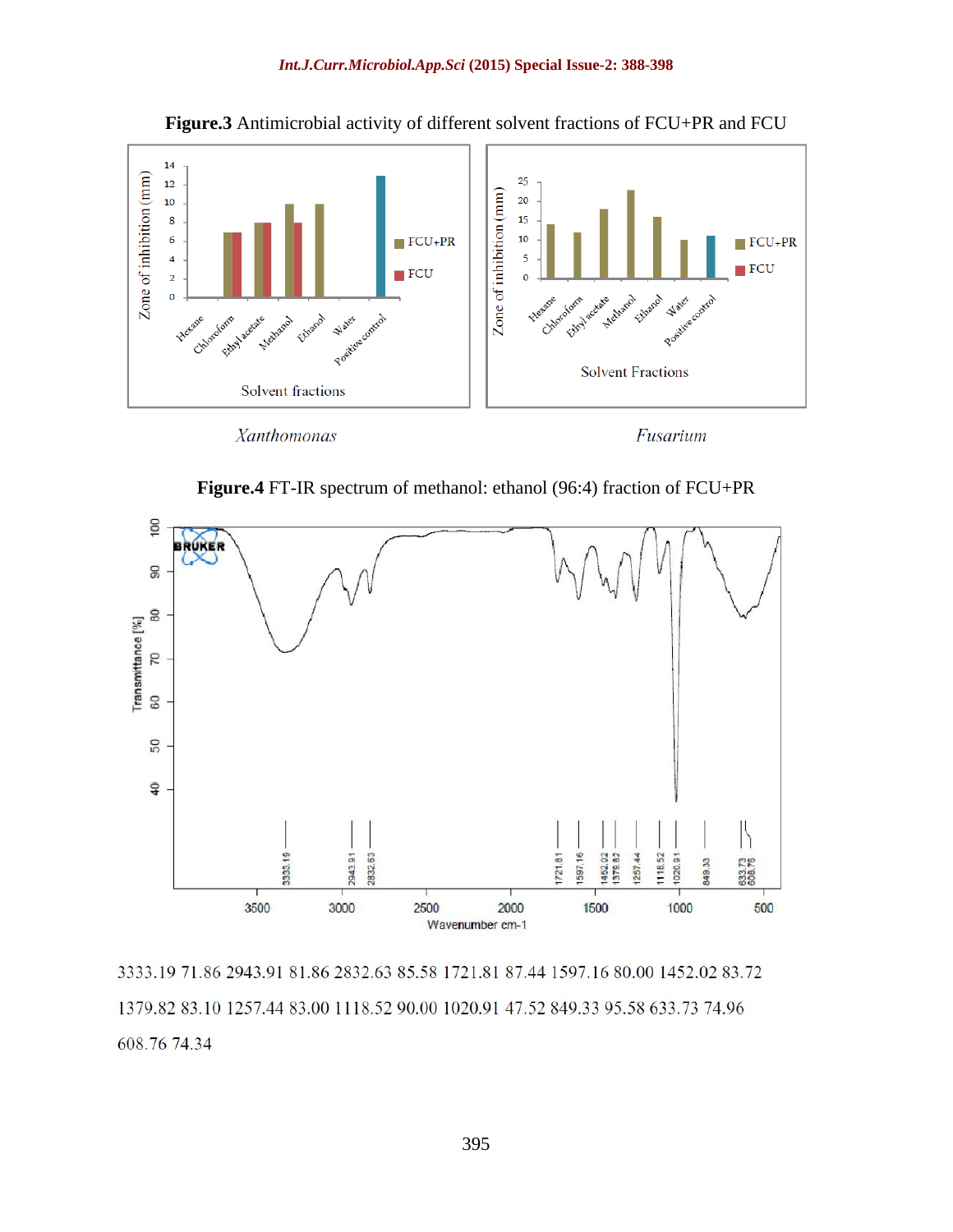

**Figure.5** FT-IR spectrum of methanol: ethanol (96:4) fraction of FUC

3420.89 80.71 2999.41 91.42 2916.22 94.26 2113.71 98.58 1659.36 90.72 1572.49 86.39 1430.66 80.71 1408.02 77.10 1313.17 90.00 1019.46 26.45 950.59 61.42 699.64 74.97 664.35 81.42 561.76 80.00



**Figure.6** Antimicrobial activity of fermented cow urine broths. Well 3= FCU+PR



Fusarium

Xanthomonas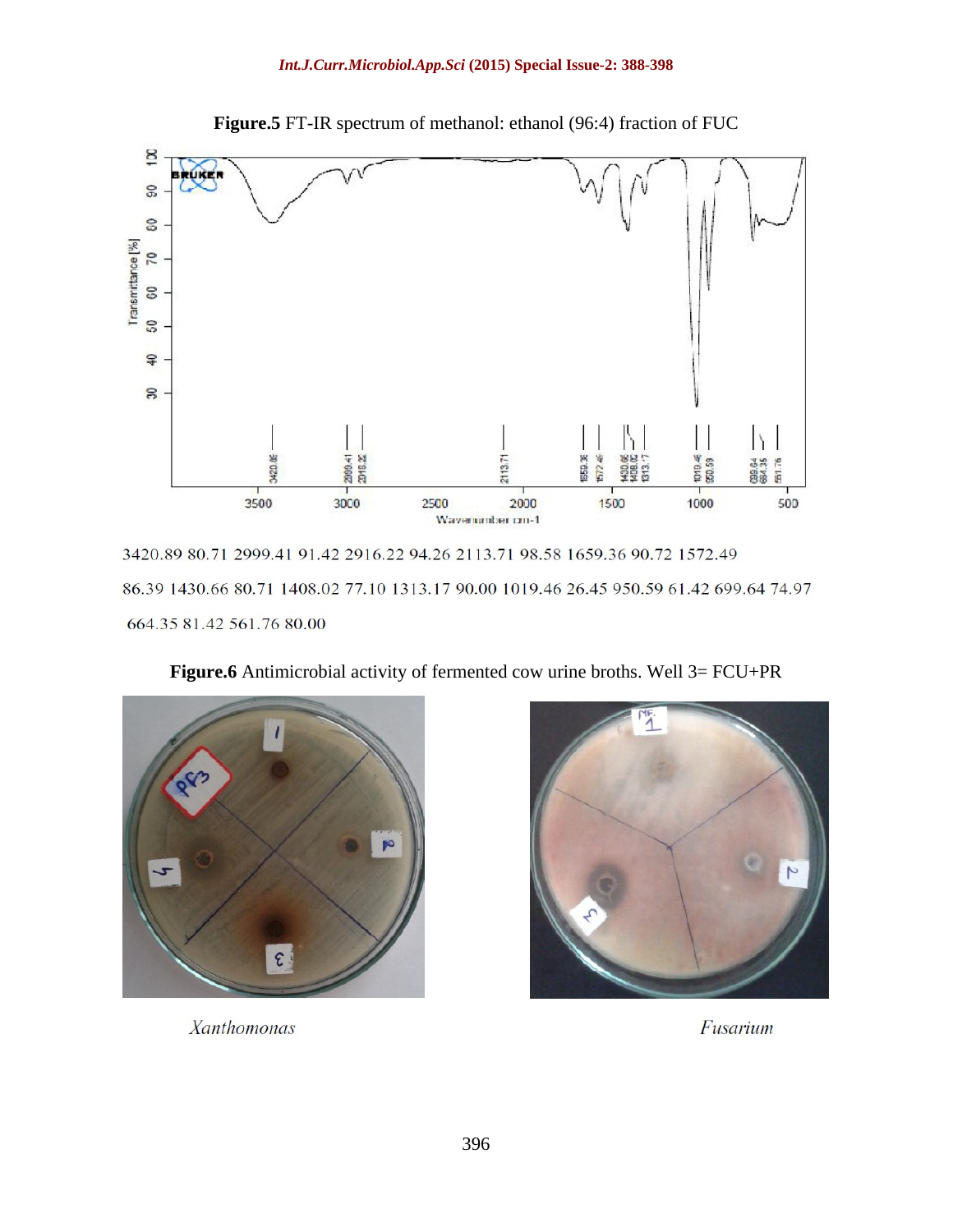| Phytochemical   |                          |                 |           |               |                          |                 |           |           |                          |                          |                          |           |                          |                 |                  |           |
|-----------------|--------------------------|-----------------|-----------|---------------|--------------------------|-----------------|-----------|-----------|--------------------------|--------------------------|--------------------------|-----------|--------------------------|-----------------|------------------|-----------|
| <b>Tests</b>    | <b>FCU+NL</b>            |                 |           | <b>FCU+NS</b> |                          |                 |           | FCU+GC    |                          |                          |                          | $FCU+PR$  |                          |                 |                  |           |
|                 |                          |                 |           |               |                          |                 |           |           |                          |                          |                          |           |                          |                 |                  |           |
| <b>Days</b>     | $\bf{0}$                 | 7 <sup>th</sup> | $14^{th}$ | $21^{st}$     | $\mathbf{0}$             | 7 <sup>th</sup> | $14^{th}$ | $21^{st}$ | $\bf{0}$                 | 7 <sup>th</sup>          | $14^{th}$                | $21^{st}$ | $\bf{0}$                 | 7 <sup>th</sup> | $14^{\text{th}}$ | $21^{st}$ |
| Protein         | $+$                      | $+$             | $+$       | $+$           |                          |                 |           |           | $+$                      | $+$                      | $+$                      | $+$       | $+$                      | $+$             | $+$              | $+$       |
| Carbohydrates   |                          |                 |           |               | $\overline{\phantom{0}}$ |                 |           |           | $+$                      | $+$                      |                          | $+$       | $\overline{\phantom{0}}$ |                 | $+$              |           |
| Tannin/Phenol   | $+$                      | $+$             | $+$       | $+$           |                          |                 |           | -         | $+$                      | $+$                      |                          |           | $+$                      | $+$             | $+$              | $+$       |
| Flavanoid       | $+$                      | $+$             | $+$       | $+$           | $+$                      | $+$             | $+$       | $+$       | $+$                      | $+$                      | $+$                      | $+$       | $+$                      | $+$             | $+$              | $+$       |
| Saponin         | $+$                      | $+$             |           |               | -                        |                 |           |           | $+$                      | $+$                      | $+$                      | $+$       |                          | $+$             | $+$              |           |
| Glycosides      | $+$                      | $+$             | $+$       |               | $+$                      | $+$             | $+$       |           | $+$                      | $+$                      | $+$                      | $+$       |                          |                 |                  |           |
| <b>Steroids</b> | $+$                      | $+$             | $+$       |               | $\sim$                   |                 |           |           | $+$                      | $+$                      | $+$                      | $+$       |                          |                 | $+$              | $+$       |
| Terpenoids      | $\overline{\phantom{0}}$ | -               | -         | -             |                          | -               | -         | -         | $\overline{\phantom{0}}$ | $\overline{\phantom{0}}$ | $\overline{\phantom{0}}$ | -         | $\overline{\phantom{0}}$ |                 | -                |           |
| Alkaloids       | $+$                      | $+$             | $+$       | $+$           | $+$                      | $+$             | $+$       | $^{+}$    | $+$                      | $+$                      | $+$                      | $^{+}$    |                          |                 |                  |           |

**Table.1** Preliminary phytochemical analysis of cow urine fermented with various botanicals

Pomegranate rind rich in these flavonoids The complex compounds like flavonoids reported the inhibitory activity of *Punica granatum* extracts against *Fusarium* spp. as well. The toxicity profile of pomegranate Among all the broths used the highest anti *Xanthomonas* and anti *Fusarium* potential was found to be present in FCU+PR. Hence fraction of FCU+PR was effective against *Xanthomonas* and *Fusarium*. This indicates Pomegranate rind rich in these flavonoids<br>
and tannins as natural antimicrobial agents,<br>
and tannins would be getting converted into<br>
have been widely exploited against<br>
simpler forms during fermentation process<br>
Slaphylo

and tannins as natural antimicrobial agents, and tannins would be getting converted into have been widely exploited against simpler forms during fermentation process Staphylococcus aureus and hemorrhagic in earthen pot which is evident in FTIR Escherichia coli for their ability to analysis of FCU+PR which clearly reveals precipitate membrane proteins and inhibit the significant presence of aliphatic acids, enzymes such as glycosyltransferases, benzoic acids, phenols and alcohols. The leading to cell lysis. Satish et al 2009 have concentration of phenols and benzoic acids peel extract indicates its safe use even for *Fusarium* potential of fermented cow urine oral consumption up to 70mg/kg body wt. with pomegranate rind. This study strongly the same was subjected to Standard and easily available pomegranate rind for separation procedure. Only the methanolic the management of bacterial blight and wilt appear to be less in FTIR of FCU alone. This is the first report establishing the in vitro anti *Xanthomonas* as well as anti supports the traditional practice of using fermented cow urine with the recommendation of the most effective, safe of pomegranate.